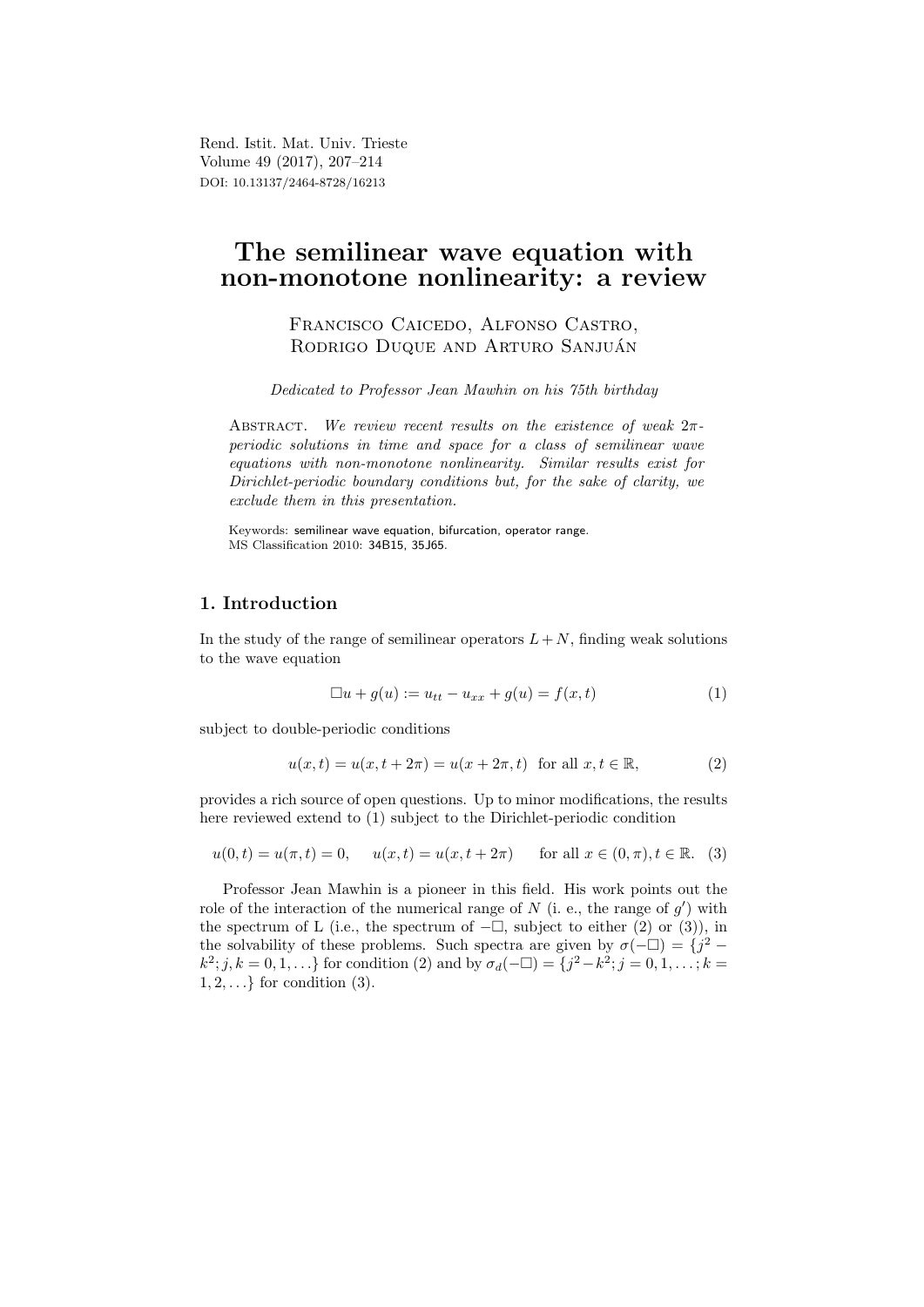For example, from  $[22]$  it follows that if g is monotone and

$$
\left[\liminf_{|u| \to \infty} \frac{g(u)}{u}, \limsup_{|u| \to \infty} \frac{g(u)}{u}\right] \cap \sigma(-\Box) = \emptyset,
$$
\n(4)

then  $(1)-(2)$ , as well as  $(1)-(3)$ , has a solution. The same result may be obtained from related developments in [4, 7, 8, 25, 27, 29, 30]. Arguing as in Theorem 3 of [14] one sees that (4) may be extended to

$$
\liminf_{|u| \to \infty} \frac{g(u)}{u} \in (\lambda_k, \lambda_{k+1}), \text{ and } \limsup_{|u| \to \infty} \frac{g(u)}{u} < \nu \left( \liminf_{|u| \to \infty} \frac{g(u)}{u} \right), \quad (5)
$$

where  $\nu(a) > a, a \notin \sigma(-\Box)$  is the smallest value for which  $\Box u+au_+ - \nu(a)u_-$ 0 subject to (2) has a weak solution. That is  $(a, \nu(a))$  belongs to the Fucik spectrum of  $\Box$  subject to (2).

Similar results occur in systems and wave equations in several space variables, see  $[2, 4, 5, 24, 32, 33]$ . All these works assume the range of  $g'$  not to include eigenvalues of infinite multiplicity in its interior. Note that only 0 is an eigenvalue of infinite multiplicity both for  $(1)-(2)$  and  $(1)-(3)$ .

When the periodicity condition (2) is replaced by

$$
u(x,t) = u(x, t + 2\pi) = u(x + L, t) \text{ for all } x, t \in \mathbb{R},
$$
 (6)

and L is not a rational multiple of  $\pi$  the spectrum  $\sigma(\Box)$  may have multiple eigenvalues of infinite multiplicity and may not be a discrete. Here again professor Mawhin is a pioneer in the field with his work in [23, 21]. For additional analysis of this case the reader is referred to [28]. Little is known on the solvability of (1)-(6) when L is not a rational multiple of  $\pi$ . In [9] existence results for cases where  $\sigma(\square)$  is discrete and all the eigenvalues have finite multiplicity are found including cases where the range of  $g'$  may include multiple eigenvalues of infinite multiplicty.

If in (1) we replace  $\Box$  by an elliptic operator, N need not be monotone as compactness arguments based on the absence of eigenvalues of infinite multiplicity suffice.

From now on we let  $\Omega := (0, 2\pi) \times (0, 2\pi)$  and

$$
\alpha_{k,j}(x,t) = \sin(kx)\cos(jt), \quad \beta_{k,j}(x,t) = \sin(kx)\sin(jt),
$$
  

$$
\gamma_{k,j}(x,t) = \cos(kx)\cos(jt), \quad \text{and} \quad \delta_{k,j}(x,t) = \cos(kx)\sin(jt).
$$
 (7)

Let K be the closed subspace of  $L^2(\Omega)$  spanned by

$$
\{\alpha_{k,k}, \ \beta_{k,k}, \gamma_{k,k}, \delta_{k,k} ; k = 0, 1, 2, \ldots\}.
$$

That is, K is the null space of the wave operator  $\Box$  subject to (2). If  $v \in K$ then there are unique  $2\pi$ -periodic null-average functions  $v_1$  and  $v_2$  and a unique number  $\overline{v}$  such that  $v(x, t) = \overline{v} + v_1(t + x) + v_2(t - x)$ .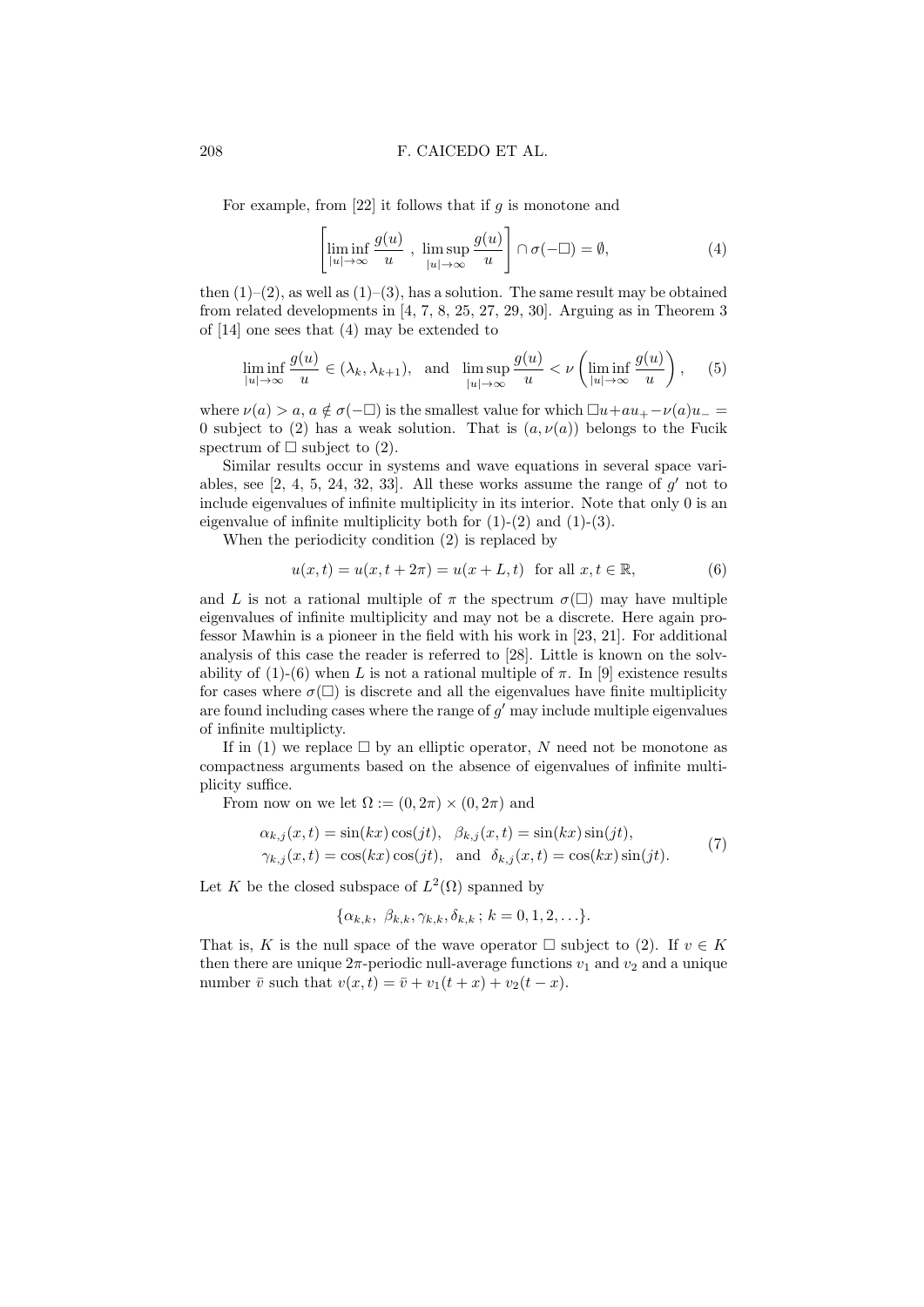We let  $H$  denote the *Sobolev* space of functions  $u$  such that  $u$  as well as its first order partial derivatives belong to  $L^2(\Omega)$ . The norm in  $L^2(\Omega)$  is denoted by  $\| \|\|$  and the norm in H by  $\| \|\|_1$ . We let  $Y = K^{\perp} \cap H$ . We say that  $u = y + v \in Y \oplus K$  is a weak solution of (1)-(2) if

$$
\int_{\Omega} \left\{ (y_t \hat{y}_t - y_x \hat{y}_x) - (g(u) - f)(\hat{y} + \hat{v}) \right\} dx dt = 0,
$$
\n(8)

for all  $\hat{y} + \hat{v} \in Y \oplus K$ .

### 2. Existence of forced vibrations

In [20, 35] it was established that  $\Box + N$  subject to (2) has dense range in  $L^2(\Omega)$  when  $g'(u) \cap \sigma(-\square) = \emptyset$  for u large. That is, for all f in a dense subset of  $L^2(\Omega)$ , the equation (1)-(2) has a weak solution. Note that here it is not assumed g to be monotone. More precisely, if there are constants  $\alpha, \beta, c \in \mathbb{R}$ ,  $\alpha \leq \beta$ , such that  $\sigma(\square) \cap [\alpha, \beta] = \emptyset$ , that  $g : \mathbb{R} \to \mathbb{R}$  is globally Lipschitz continuous, and

$$
-c + \frac{\alpha}{2}s^2 \le \int_0^s g(t) dt \le c + \frac{\beta}{2}s^2 \quad \text{for all } s \in \mathbb{R},
$$
 (9)

then (1)-(2) has a solution for each f in a dense set of  $L^2(\Omega)$ . However, to date, it is not known if such a range (the set of all such  $f$ 's) is all of  $L^2(\Omega)$ .

The arguments in [20, 35] do not provide a characterization of the f's for which  $(1)-(2)$  has a solution. Nevertheless, in [12, 15, 16], sufficient conditions for f to be in the range of  $u \mapsto \Box(u) + g(u)$  are provided when

$$
g(s) = \lambda s + h(s)
$$
, with  $-\lambda \notin \sigma(\square)$  and  $\lim_{|u| \to +\infty} h'(u) = 0.$  (10)

It is readily verified that functions satisfying (10) satisfy (9).

In order to find sufficient conditions on  $f$  for  $(1)-(2)$ , or  $(1)-(3)$ , to have a solution the concept of functions *flat on characteristics* was introduced in [16].

DEFINITION 2.1. We say that  $\phi$  is not flat on characteristics if given  $\epsilon > 0$ there exists  $\delta > 0$  such that  $m(\lbrace x \in [0, \pi] \rbrace |\phi(x, r \pm x) - \rho| < \delta \rbrace) < \epsilon$  for all  $r, \rho \in \mathbb{R}$ , where m stands for the one dimensional Lebesque measure.

In [12, Theorem 5.1] the following was proven.

THEOREM 2.2. Let  $-\lambda \notin \sigma(\square)$  and  $f(x,t) = cq(x,t) \in L^p(\Omega)$ ,  $p \ge 2$  and  $\phi$  the solution to  $\Box(\phi) + \lambda \phi = q(x, t), \ \phi(x, t) = \phi(x + 2\pi, t) = \phi(x, t + 2\pi), \ x, t \in \mathbb{R}$ . If  $\phi$  is not flat on characteristics then there exist  $c_0$  such that for  $|c| \geq c_0$  the equation (1)-(2) has a weak solution  $u \in L^p(\Omega)$ .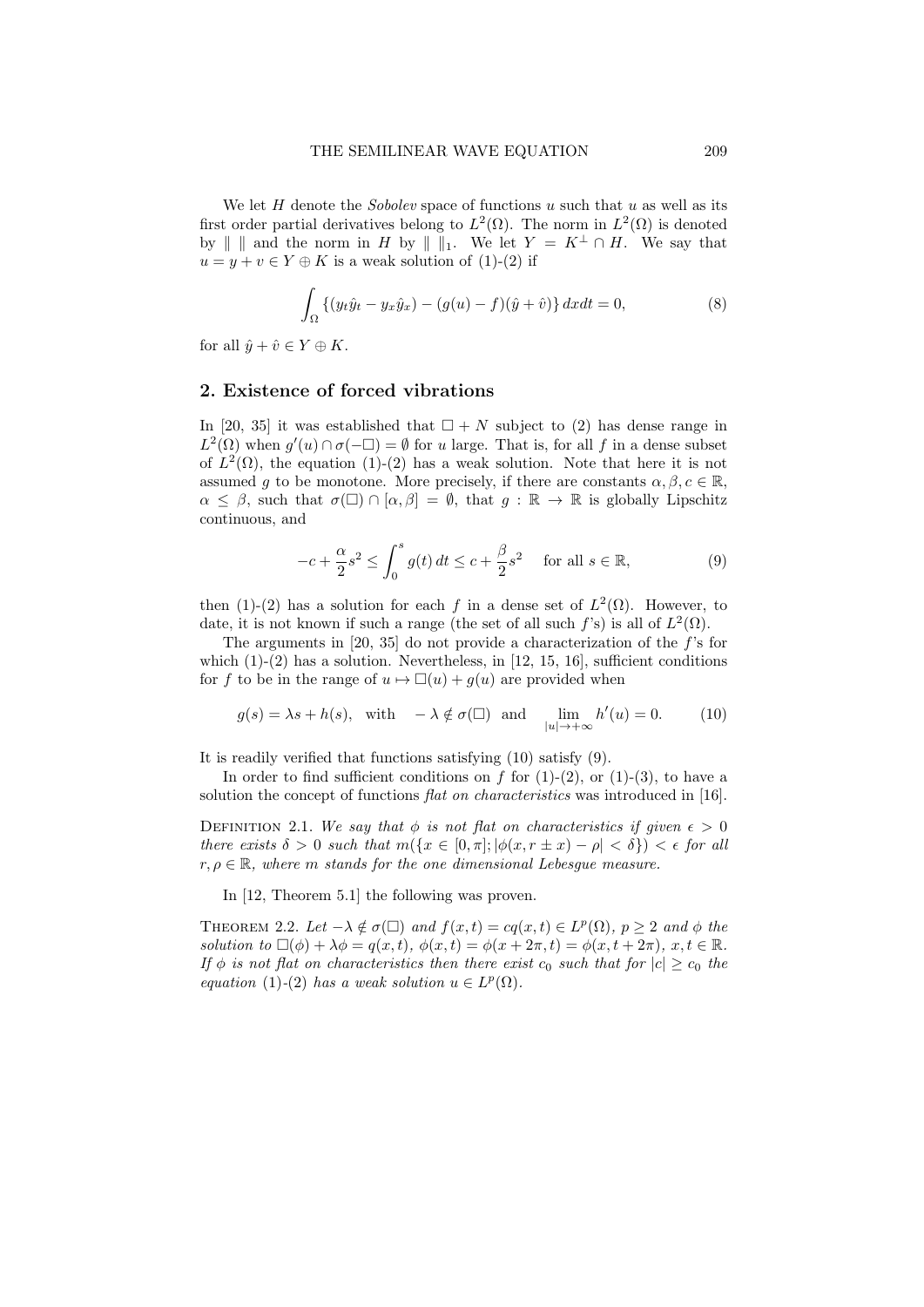Earlier versions of Theorem 2.2 are found in [15, 16] where the existence of bounded solutions is considered. The proofs in [12, 15, 16] are based on first establishing the existence of approximate solutions and then establishing the convergence of such approximations using the compactness of  $(\Box + \lambda I)^{-1}$  on the range of  $\square$  and convergence in K in  $L^p$  using that the projection on K of such approximations are large due to the size of the parameter c.

## 3. Non-existence of continuous solutions

If  $|g'|$  is bounded away from 0 (hence g is strictly monotone) and f is smooth, in  $[7, 29]$  it is shown smoothness of f implies smoothness of solutions to  $(1)-(2)$ . As credited by P. Rabinowitz in [29], the ideas for showing such regularity go back to L. Nirenberg.

On the other hand, for non-monotone nonlinearities one cannot expect regularity of the solutions as shown by the following theorem and lemma.

THEOREM 3.1. Assume that  $h(s) = g(s) - \lambda s$  is a differentiable function with support in [0, D] for some  $D > 0$ , that  $\lambda > 0$ , that  $-\lambda \notin \sigma(\square)$  and that  $h'(D/2) < -\lambda D/2$ . Then there is  $c_0 > 0$  such that if  $|c| > c_0$  the problem (1)-(2) has no continuous solution for  $f(x,t) = c \sin(x + t)$ .

For the proof of Theorem 3.1 the reader is referred to [10, Theorem 2.1].

In contrast with Theorem 3.1 we have the following existence result.

Lemma 3.2. Let

$$
g(t) = \begin{cases} \tau_1 t + h(t) & \text{if } t \le 0\\ \tau_2 t + h(t) & \text{if } t > 0, \end{cases} \tag{11}
$$

with  $\tau_1, \tau_2 > 0$ , and h continuous such that

$$
\lim_{|s| \to \infty} \frac{h(s)}{s} = 0. \tag{12}
$$

If  $f(x,t) = p(x+t)$  or  $f(x,t) = p(x-t)$ , with  $p : \mathbb{R} \to \mathbb{R}$ ,  $p \in L^2[0, 2\pi]$ , and  $p(\xi + 2\pi) = p(\xi)$  for all  $\xi \in \mathbb{R}$ , then the equation (1)–(2) has a solution.

Note that the above lemma allows for resonance  $(-\tau_1, -\tau_2 \in \sigma(\Box))$  and jumping nonlinearities  $(\tau_1 \neq \tau_2)$ . Its proof goes as follows. One lets

 $\Gamma = \{ \gamma : \mathbb{R} \to \mathbb{R}; \gamma \text{ is increasing, continuous and } \gamma(t) \le g(t) \text{ for all } t \in \mathbb{R} \}.$ 

and

$$
g_1(t) := \sup_{\gamma \in \Gamma} \gamma(t). \tag{13}
$$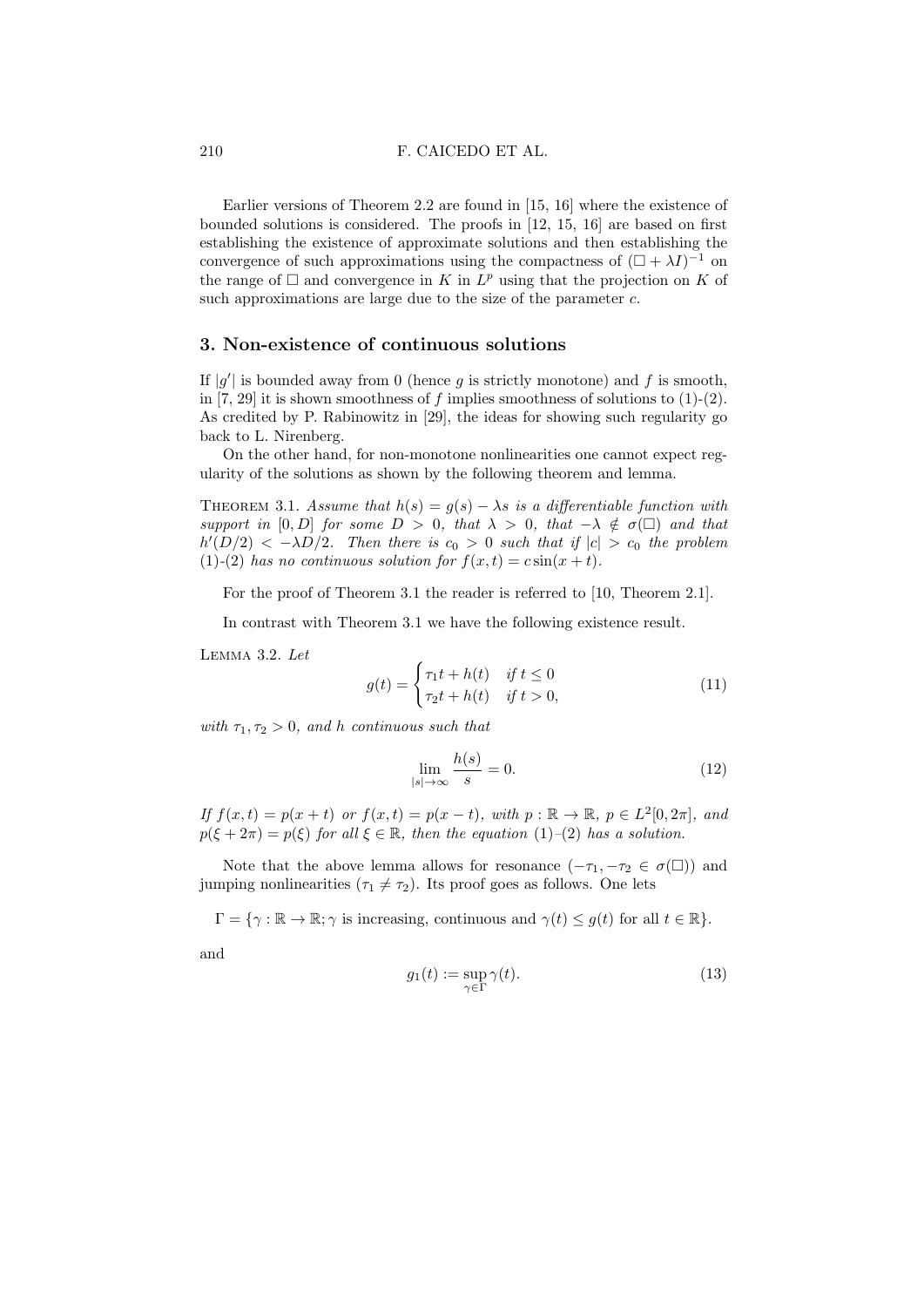The function  $g_1$  is continuous, non-decreasing, for all  $\alpha \in \mathbb{R}$  the set  $g^{-1}(\alpha)$  is a closed interval, and if  $g(a) < g(t)$  for all  $t > a$  then  $g(a) = g_1(a)$ .

For each  $\xi \in \mathbb{R}$  there exists  $a_{\xi}, b_{\xi} \in \mathbb{R}$  such that  $g_1^{-1}(\{\xi\}) = [a_{\xi}, b_{\xi}]$ . Given  $f(x,t) = p(x+t)$ , we define  $v(s) := b_{p(s)}$ . Due to  $\tau_1 > 0$ ,  $\tau_2 > 0$ , and (12),  $v \in L^2(0, 2\pi)$ . Also  $g(v(\xi)) = p(\xi)$ . Thus  $u(x, t) = v(x + t) \in K$  and is a weak solution to  $(1)-(2)$ . These solutions may have jump discontinuities along characteristic lines where  $g_1^{-1}$  is not single valued. Furthermore, such solutions need not be unique. For example, if  $p(s) = \xi$  is constant in a segment  $[c, d]$ , and  $a_{\xi} < b_{\xi}$  then defining, for any  $y \in (c, d)$ ,  $v_y(\zeta) = a_{p(\zeta)}$  for  $\zeta \in [c, y)$ ,  $v_y(\zeta) = b_{p(\zeta)}$  for  $\zeta \in (y, d]$ , and  $u_y(x, t) = v_y(x + t)$  we have a continuum of solutions to  $(1)-(2)$ .

## 4. Bifurcation

Finally we consider, subject to the periodicity condition (2), the one parameter equation

$$
u_{tt} - u_{xx} + g(x, t, u, \lambda) = 0, \ x, t, u, \lambda \in R.
$$
 (14)

with  $g(x, t, u) = g(x + 2\pi, t) = g(x, t + 2\pi)$ . If  $g(x, t, u, \lambda) = \lambda G(x, t, u)$ ,  $G(x, t, u) = 0$ , and  $G_u(x, t, 0) = 1$  one sees that  $(0, \lambda_k)$  is a point of bifurcation for every  $\lambda_k \in \sigma(-\Box)$ . More precisely, there is a connected set of nonzero solutions to  $(14)-(2)$  containing  $(0, \lambda_k)$  in its closure. This fact is proven imitating the arguments for the case in which  $\Box$  is replaced by a second elliptic operator when  $\lambda_k \neq 0$ , and a more detailed analysis for  $\lambda_k = 0$  as shown in [31].

Bifurcation from infinity. Recently, bifurcation from infinity was considered in [13] resulting in the following theorem.

THEOREM 4.1. Let  $-\lambda_0 \in \sigma(\square)$ ,  $h : \mathbb{R} \to \mathbb{R}$  a bounded continuous function. Suppose there exists  $M > 0$ ,  $\gamma > 1$ , and  $A > 0$  such that

$$
|h'(s)| \le |s|^{-\gamma} \text{ for all } |s| \ge M, \text{ and } \lim_{s \to \pm \infty} h(s) = \pm A. \tag{15}
$$

If  $g(s) = \lambda s + h(s)$ , then there is  $\epsilon_0$  such that if  $0 < \lambda_0 - \lambda < \epsilon_0$  the problem (1)-(2) has a nontrivial weak solution  $u_{\lambda} = v_{\lambda} + y_{\lambda} \in (K \oplus Y) \cap L^{\infty}(\Omega)$ . Furthermore, if  $\lambda \to \lambda_0$ , then  $||v_\lambda|| + ||y_\lambda||_1 \to \infty$ .

For  $\lambda_0 \neq 0$  the proof of Theorem 4.1 relies on the properties of sets of the form  $\{(x, t); |p(x, t)| < \epsilon\}$ , for p a trigonometric polynomial of a given degree, using the Nazarov-Turan lemma, see [19]. The case  $\lambda_0 = 0$ , relies on the fact that constant functions belongs to the kernel K. This case does not extend to the boundary condition (3) due to the absence of constant functions in the kernel of  $\square$  subject to this boundary condition.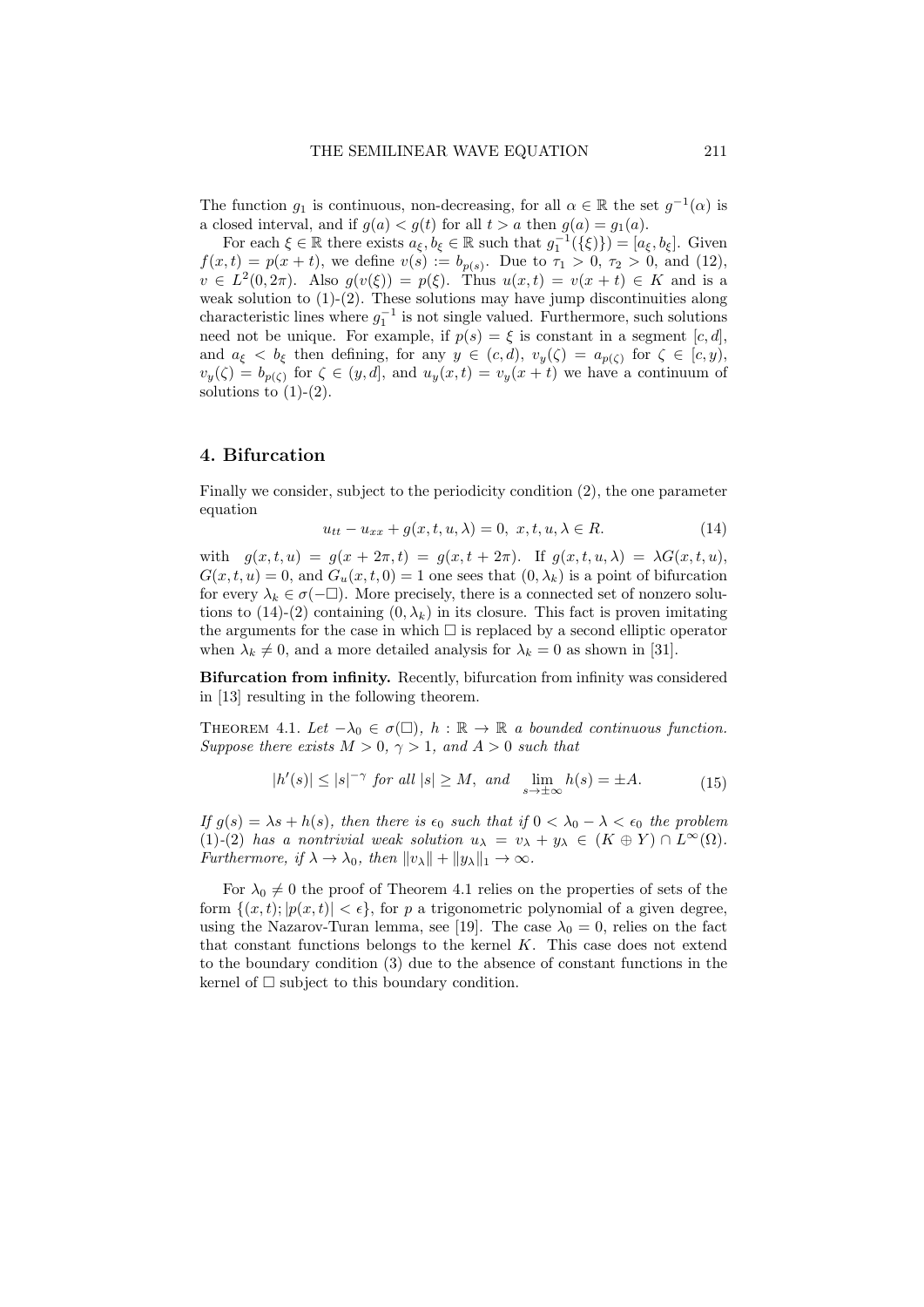Imperfect bifurcation. In [11], see also [6], the equation (14) for

$$
g(x, t, u, \lambda) = \lambda (u + \lambda H)^{2k} + \lambda R(t, x, u + \lambda H)
$$
\n(16)

subject to (2) and assuming that

$$
\lim_{v \to 0} \frac{R_v(t, x, v)}{v^{2k - 1}} = 0, \text{ and } k \text{ a positive integer} \tag{17}
$$

is considered. Sufficient conditions on  $H \neq 0$  are provided for the existence of solutions that accumulate at  $(0, 0)$ . Since  $H \neq 0$  this is known as imperfect bifurcation.

## Acknowledgements

This work was partially supported by a grant from the Simons Foundations (# 245966 to Alfonso Castro) and was completed as part of Alfonso Castro's Cátedra de Excelencia at the Universidad Complutense de Madrid funded by the Consejería de Educación, Juventud y Deporte de la Comunidad de Madrid.

#### **REFERENCES**

- [1] A. Bahri and H. Brezis, Periodic solutions of a nonlinear wave equation, Proc. Roy. Soc. Edinburgh Sect. A 85 (1980), 313–320.
- [2] P. Bates and A. Castro, Existence and uniqueness for a variational hyperbolic system without resonance, Nonlinear Anal. 4 (1980), no. 6, 1151–1156.
- [3] K. BEN NAOUM AND J. MAWHIN, The periodic-Dirichlet problem for some semilinear wave equations, J. Differential Equations 96 (1992), no. 2, 340–354.
- [4] K. Ben Naoum and J. Mawhin, Periodic solutions of some semilinear wave equations on balls and spheres, Topol. Methods Nonlinear Anal. 1 (1993), 113– 138.
- [5] J. Berkovits and J. Mawhin, Diophantine approximation, Bessel functions, and radially symmetric periodic solutions of semilinear wave equations in a ball, Trans. Amer. Math. Soc. 353 (2001), no. 12, 5041–5055.
- [6] M. Berti and L. Biasco, Forced vibrations of wave equations with nonmonotone nonlinearity, Ann. Inst. H. Poincaré Anal. Non Linéaire  $23$  (2006), 439–474.
- [7] H. BREZIS AND L. NIRENBERG, Characterizations of the ranges of some nonlinear operators and applications to boundary value problems, Ann. Sc. Norm. Super. Pisa Cl. Sci. 5 (1978), 225–236.
- [8] H. BREZIS AND L. NIRENBERG, Forced vibrations for a nonlinear wave equation, Commun. Pure Appl. Math. 31 (1978), 1–30.
- [9] J. CAICEDO AND A. CASTRO, A semilinear wave equation with derivative of nonlinearity containing multiple eigenvalues of infinite multiplicity, Contemp. Math. 208 (1997), 111–132.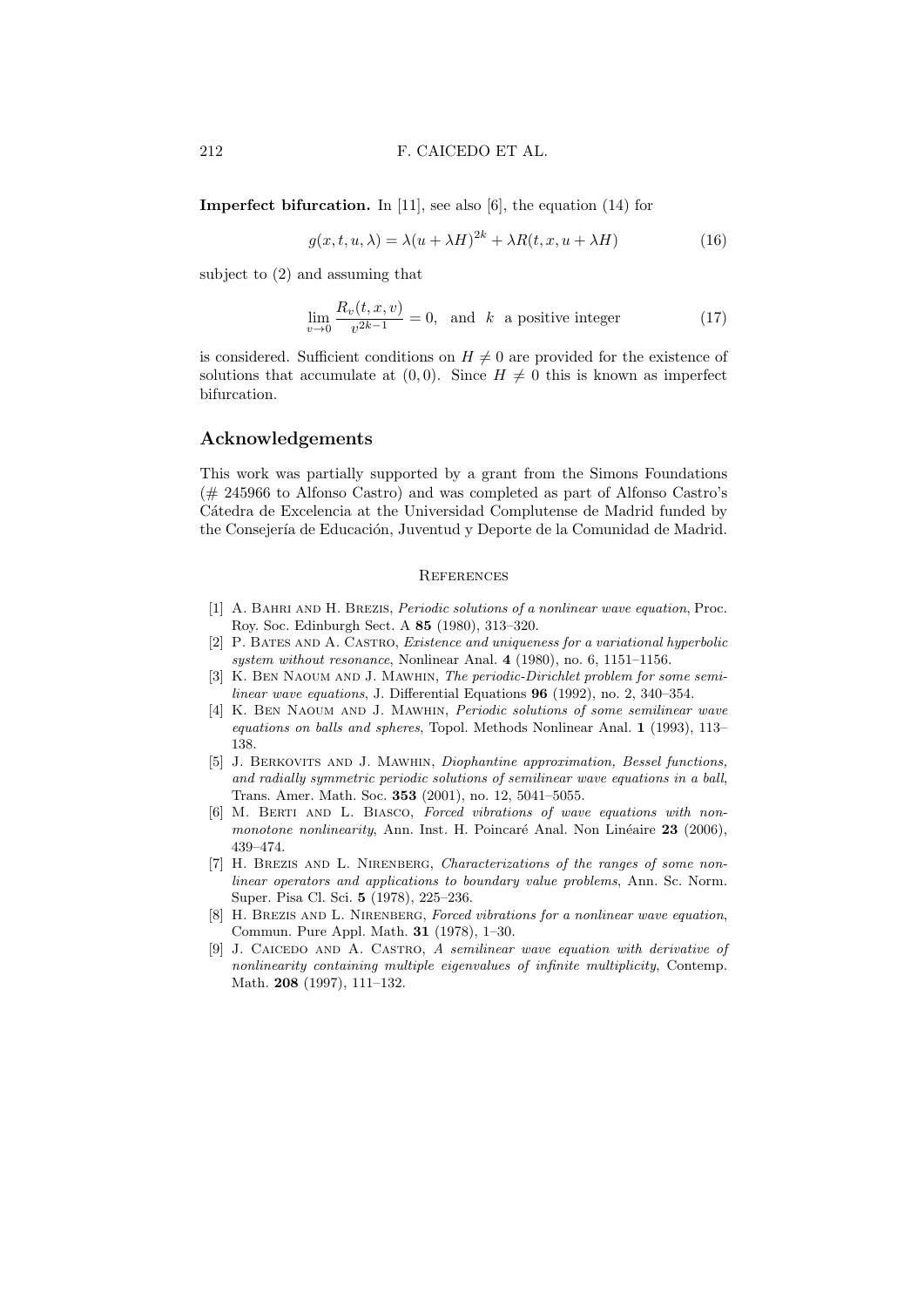- $[10]$  J. CAICEDO AND A. CASTRO, A semilinear wave equation with smooth data and no resonance having no continuous solution, Discrete Contin. Dyn. Syst. 24 (2009), no. 3, 653–658.
- [11] J. CAICEDO, A. CASTRO, AND R. DUQUE, *Existence of solutions for a wave* equation with non-monotone nonlinearity and a small parameter, Milan J. Math. 79 (2011), 207–220.
- [12] J. CAICEDO, A. CASTRO, R. DUQUE, AND A. SANJUÁN, Existence of  $L_p$  solutions for a semilinear wave equation with non-monotone nonlinearity, Discrete Contin. Dyn. Syst. 7 (2014), no. 6, 1193–1202.
- [13] J. CAICEDO, A. CASTRO, AND A. SANJUÁN, Bifurcation at infinity for a semilinear wave equation with non-monotone nonlinearity, Discrete Contin. Dyn. Syst. 37 (2017), no. 4, 1857–1865.
- [14] A. CASTRO AND C. CHANG, A variational characterization of the Fucik spectrum and applications, Rev. Colombiana Mat. 44 (2010), no. 1, 23–40.
- [15] A. Castro and B. Preskill, Existence of solutions for a semilinear wave equation with nonmonotone nonlinearity, Discrete Contin. Dyn. Syst 28 (2010), no. 2, 649–658.
- [16] A. Castro and S. Unsurangsie, A semilinear wave equation with nonmono*tone nonlinearity*, Pacific J. Math.  $132$  (1988), 215–225.
- [17] J. M. Coron, Periodic solutions of a nonlinear wave equation without assumption of monotonicity, Math. Ann. 262 (1983), 273-285.
- [18] E. R. FADELL AND P. H. RABINOWITZ, *Generalized cohomological index theories* for Lie groups actions with an application to bifurcation questions for hamiltonian systems, Invent. Math. 45 (1978), no. 2, 139–174.
- [19] N. FONTES-MERZ, A multidimensional version of Turán's lemma, J. Approx. Theory 140 (2006), no. 1, 27–30.
- [20] H. HOFER, On the range of a wave operator with nonmonotone nonlinearity, Math. Nachr. 106 (1982), 327–340.
- [21] J. Mawhin, Recent trends in nonlinear boundary value problems, VII. Internationale Konferenz über Nichtlineare Schwingunger (Berlin, 1975), Band I, Teil 2, Abh. Akad. Wiss. DDR, Abt. Math. Naturwiss. Tech., 1977, vol. 4, Akademie-Verlag, Berlin, 1977, pp. 51–70.
- [22] J. Mawhin, Periodic solutions of nonlinear dispersive wave equations, Constructive Methods for Nonlinear Boundary Value Problems and Nonlinear Oscillations, Conference at the Oberwolfach Math. Res. Inst., Springer Basel AG, 1978, pp. 102–109.
- $[23]$  J. Mawhin, Solutions périodiques d'équations aux dérivées partielles hyperboliques non linéaires, Miscellanea, Presses Univ. Bruxelles, Brussels, 1978, pp. 301–315.
- [24] J. Mawhin, Conservative systems of semi-linear wave equations with periodic-Dirichlet boundary conditions, J. Differential Equations 42 (1981), 116–128.
- [25] J. Mawhin, Nonlinear functional analysis and periodic solutions of semilinear wave equations, Nonlinear Phenomena in Mathematical Sciences, Conference on Nonlinear Phenomena in Math. Sci., Academic Press, 1982, pp. 671–681.
- [26] J. Mawhin, Periodic solutions of some semilinear wave equations and systems: a survey, Chaos Solitons Fractals 5 (1995), 1651–1669.